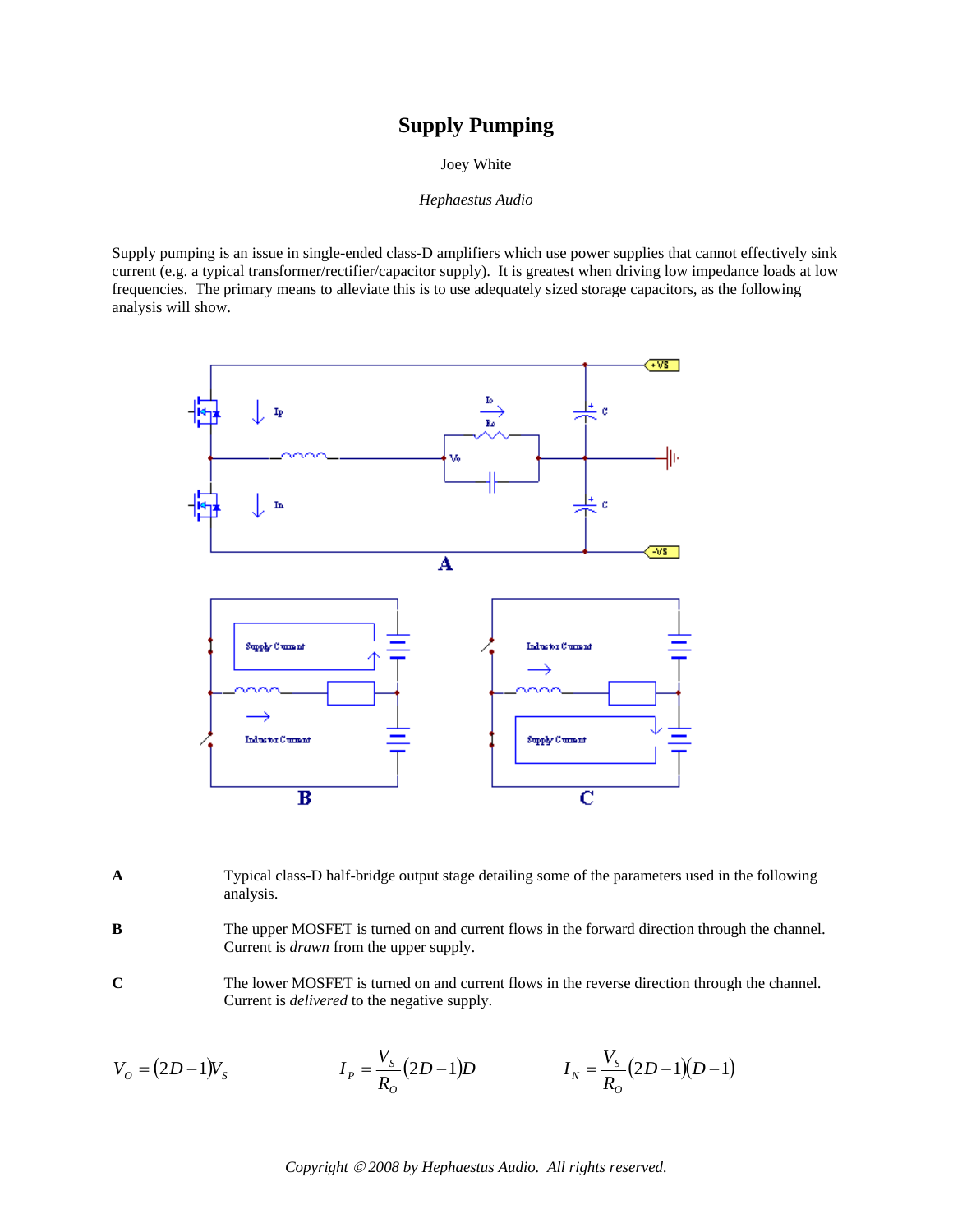For the case of a sinusoidal output:

$$
D = \alpha \sin(\omega t) + \frac{1}{2}
$$
 where  $0 \le \alpha \le \frac{1}{2}$ 

$$
I_{P} = \frac{V_{S}}{R_{O}} (2\alpha \sin(\omega t)) \left(\alpha \sin(\omega t) + \frac{1}{2}\right)
$$
 positive rail current  

$$
I_{N} = \frac{V_{S}}{R_{O}} (2\alpha \sin(\omega t)) \left(\alpha \sin(\omega t) - \frac{1}{2}\right)
$$
negative rail current

Charge *drawn* from positive supply during positive half cycle:

$$
Q_P = \int_0^{\pi/2} I_P dt = \frac{\pi V_s}{\omega R_o} \alpha \left( \alpha + \frac{2}{\pi} \right)
$$

Charge *delivered* to negative supply during positive half cycle:

$$
Q_N = \int_0^{\pi/6} I_N dt = \frac{\pi V_S}{\omega R_o} \alpha \left( \alpha - \frac{2}{\pi} \right)
$$

Taking into account the capacitance on the supply rails:

$$
V = \frac{Q}{C} \qquad \Delta V_p = \frac{\pi V_s}{\omega R_o C} \alpha \left( \alpha + \frac{2}{\pi} \right) \qquad \Delta V_N = \frac{\pi V_s}{\omega R_o C} \alpha \left( \alpha - \frac{2}{\pi} \right)
$$

Determining the condition for maximum change in voltage:

$$
\frac{d}{d\alpha}Q_N = \frac{V_S}{\omega R_O} \frac{d}{d\alpha} (\pi \alpha^2 - 2\alpha) = 0 \Rightarrow \alpha_{\text{max}} = \frac{1}{\pi}
$$

Inserting this into the voltage change expression:

$$
\Delta V_{N(\text{max})} = -\frac{V_s}{\pi \omega R_o C}
$$

Example:

$$
V_s = 40V; \omega = 2\pi \cdot 20Hz; R_o = 4\Omega; C = 2200 \mu F
$$
  
\n
$$
\Rightarrow \Delta V_{N(\text{max})} = -11.5V
$$